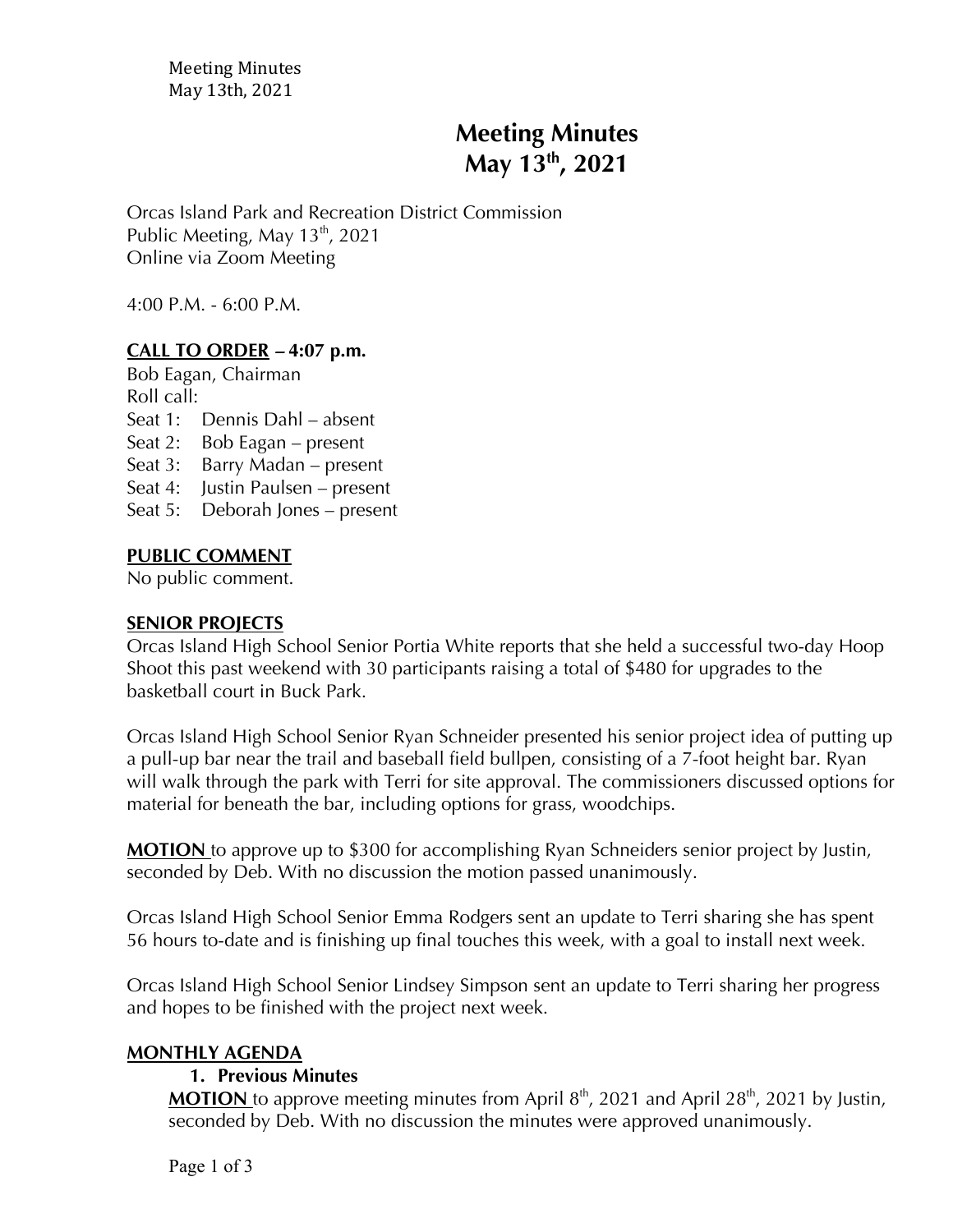# **2. Employees Pay Slip**

**MOTION** to approve the employees pay slip in the amount of \$6,668.00 by Justin, seconded by Deb. With no discussion the motion was approved unanimously.

## **3. Payment of Claims**

*<see attached Claims>*

**MOTION** to approve the payment of claims as presented dated April  $14<sup>th</sup>$ , 2021, in the amount of \$38.55 and May  $13<sup>th</sup>$  in the amount of \$4,169.08 by Deb, seconded by Justin, with no further discussion the motion was approved unanimously.

# **MONTHLY BUSINESS**

## **1. Financials**

*<see attached Financial Report>*

## **2. Director's Report**

Terri reports that portable toilets are back in Buck Park from vendor Starr Excavation/Orcas Septic.

The summer activity schedule is in the works. Activities rolling out include tennis, dance, sports programs and more.

Terri is in the final stages of completing the annual state audit report.

Bob inquired if Griffin's have started irrigating the park. Terri will order a wireless meter for the valve leading to the OISD fields.

## **EXECUTIVE SESSION**

The commissioners entered into executive session in accordance with RCW 42.30.110(1)(g) for the purpose of evaluating the qualifications of an applicant for public employment at 4:37. The session was scheduled to last 10 minutes. The board resumed regular session at 4:47 p.m.

Commissioner Barry Madan will join Terri in conducting resume reviews and candidate interviews for the current open positions.

## **3. Committee Reports**

Mount Baker property exploratory committee update – Terri reports that Mount Baker Farm is in escrow with a private party and is no longer an option for community purchase at this time.